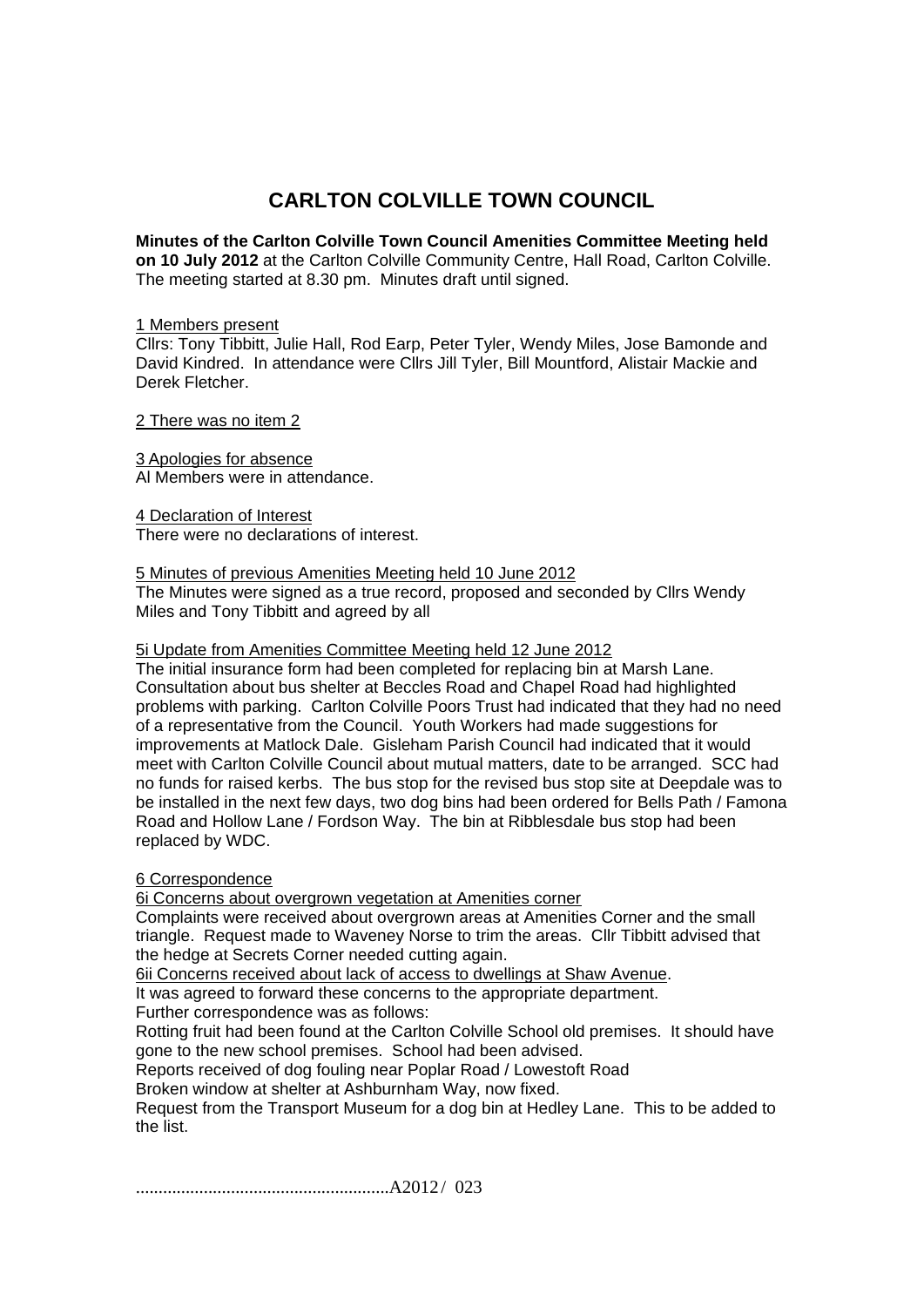Cllr Tyler had visited Fordson Way with PCSOs on Friday 6 July 2012 for an evening street meet following residents' complaints about behaviour of users of the Open Space including problems of dog fouling.

Cllr Bamonde asked if an article could be put in the newsletter about dog fouling, particularly that bags are not put in bins but left on the ground or even festooned on trees. Cllr Jill Tyler advised that an article had already been put in the previous newsletter and would add something more. Cllr Miles suggested a poster competition among schoolchildren subject being discouraging dog fouling. Cllr Jill Tyler would talk to the relevant WDC officer for advice.

Mention was made of lorries parking in the bus lay by at Ashburnham Way

## 7 Newsletter update

Cllr Tyler advised that this was nearly ready for printing. Two children from Pakefield High School were helping with the layout and had written two articles. Cllr Hall had obtained a lap top which would go with the editorship and which would have relevant packages. The clerk was asked to obtain quotes from alternative printers for comparison of cost of printing.

## 8 Website update

Cllr David Kindred gave details of the updates he had made and the website was progressing very well. With the update of the domain name the website now had the address www.carltoncolvillecouncil.co.uk. Cllr Kindred advised the progress of the new email addresses for councillors. Now that all addresses had been agreed business cards could be ordered. Blue right justified format was agreed on. Quotes had been obtained, additional quotes would be obtained. Letter format was as agreed previously with a watermark using a template.

### 9 To discuss matters for Play Partnership and 106 monies

The next WDC Play Partnership meeting was to be held on 11 July. An update on the skateboard park would be requested. Update on outstanding projects in Carlton Colville would be requested. Cllr Bamonde mentioned the need for facilities for elderly people. Cllr Kindred mentioned that grass at Deepdale play area needed cutting.

10 To discuss arrangements for the public meeting of 29 September which will be held about the use for Carlton Colville School buildings

Suffolk Acre is willing to facilitate the event at a cost of £275 which WDC will contribute as part of the LSP funding.

Suffolk Acre would like to have a meeting by the end of July to discuss the planning of the event. A Meeting had been arranged for 17 July and Jo McCallum was verifying that this date was suitable for Suffolk Acre.

11 To discuss forming a committee to facilitate the public meeting of 29 September about the use for Carlton Colville School buildings

It was agreed that this would take the form of a working party rather than a committee. Members would include Cllrs Wendy Miles, Julie Hall, Jill Tyler, Peter Tyler and Alistair Mackie.

12 To receive information from Youth Workers including funding needs. Cllr Peter Tyler reported that he had been out with the Youth Workers and had been impressed with their work with young people. The Youth Workers worked in liaison with

........................................................A2012 / 024